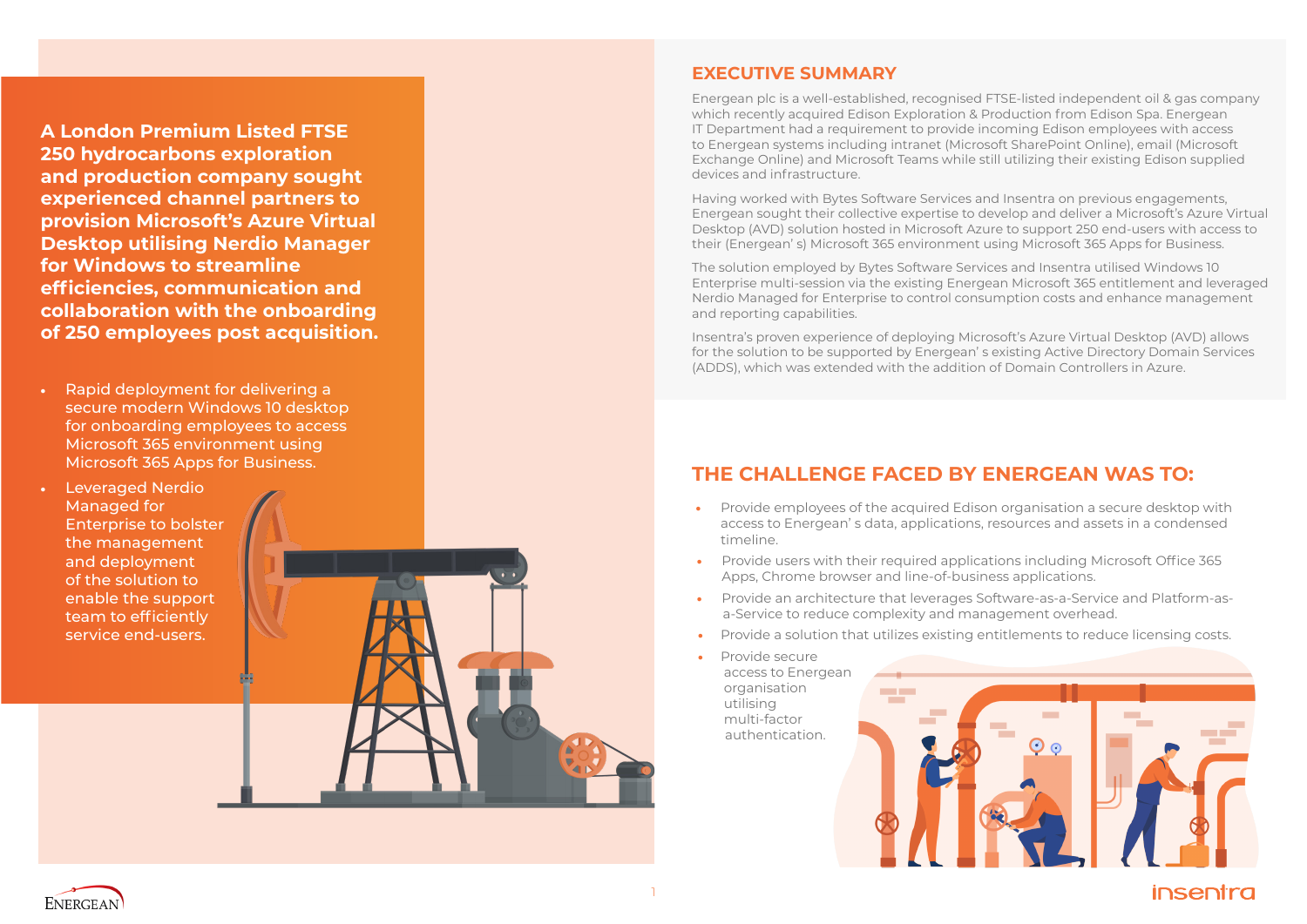There were a number of foreseen and unforeseen challenges throughout this project.

- The project team were located in various global locations which lead to the challenge of working through and around various COVID-19 national and localised lockdowns to deliver the project remotely.
- Delivery of a consolidated multi-region, multilanguage application configuration into a simplified single managed AVD Image.
- The shift in approach from on-premises centric architecture to cloud based architecture and solution design.

Bytes Software Services and Insentra's project team had already worked with Energean on previous engagements and had built strong working relationships and rapport with each other even with working remotely and across multiple time-zones and global locations.

Insentra's proven methodology, having a structured phased approach, ensured all of Energean's requirements were captured and implemented accordingly. Recognizing that transformation projects are complex engagements that deal with critical business information and often part of larger organizational change, Insentra meticulously followed a rigorous project.

- **Establishment** laying the foundation for the overall project enabling joint delivery teams to share a mutual understanding of the requirements, scope, dependencies, and risks of the Project.
- **Plan** Insentra completed an assessment of the current environment to assist in identifying elements that may impact delivery of the AVD solution. Technical design workshops to engage with Energean' s project team helped to map out the solution journey and capture the critical business requirements.
- **Prepare** Initial deployment and validation of the AVD solution to confirm it was functionally ready prior to commencing the business validation for the AVD environment.
- **Transform** Enabling Pilot and Early Adopter users to access a non-production AVD solution to allow Energean to undertake and complete User Acceptance Testing (UAT) to validate against the business requirements and critical success criteria. Staged full production roll-out to the remaining users and collaborated with Energean's internal IT support to troubleshoot any issues identified by the end-users.
- **Transition** Insentra prides itself on enabling the transition of the project to Energean's internal IT support into BAU. Interactive knowledge transfer sessions enabled Insentra Project Team to walk through the deployment and management console for Nerdio Manager.

Being PartnerObsessed<sup>™</sup>, Insentra collaborated with Bytes Software Services to leverage long-term relationships with Microsoft and Nerdio to deliver this project. Bytes Software Services and Insentra liaised with these vendors at every step of the project to design, configure and provide support elements for the project.



# **UNDERSTANDING THE CHALLENGES**

#### **OUR APPROACH**

# **PROJECT DELIVERY**

Bytes Software Services and Insentra continue to build on their existing relationship with the Energean Project Team to aid project delivery.

• Worked closely with the Energean technical team to understand and resolve issues

- Hosted a series of design workshops to gain a deep understanding of the business and technical requirements.
- Delivered a high-level design document covering all facets of the solution such as user persona types, access, security, scaling, management, networking and monitoring.
- Delivered a functional testing plan which was fully validated before customer handover.
- identified in the pilot phase.
- Hosted a series of solution handover and training workshops with the Energean engineering and service desk teams.
- Delivered tailored training content, videos and session recordings.
- tool, to quickly manage and deploy AVD on Azure covering Test, UAT and Production environments.
- Provided production release and post-release solution support to accelerate adoption and ensure a good level of admin and user experience.

• Utilized Nerdio Managed for Enterprise, a platform management and orchestration





#### **COLLABORATION**